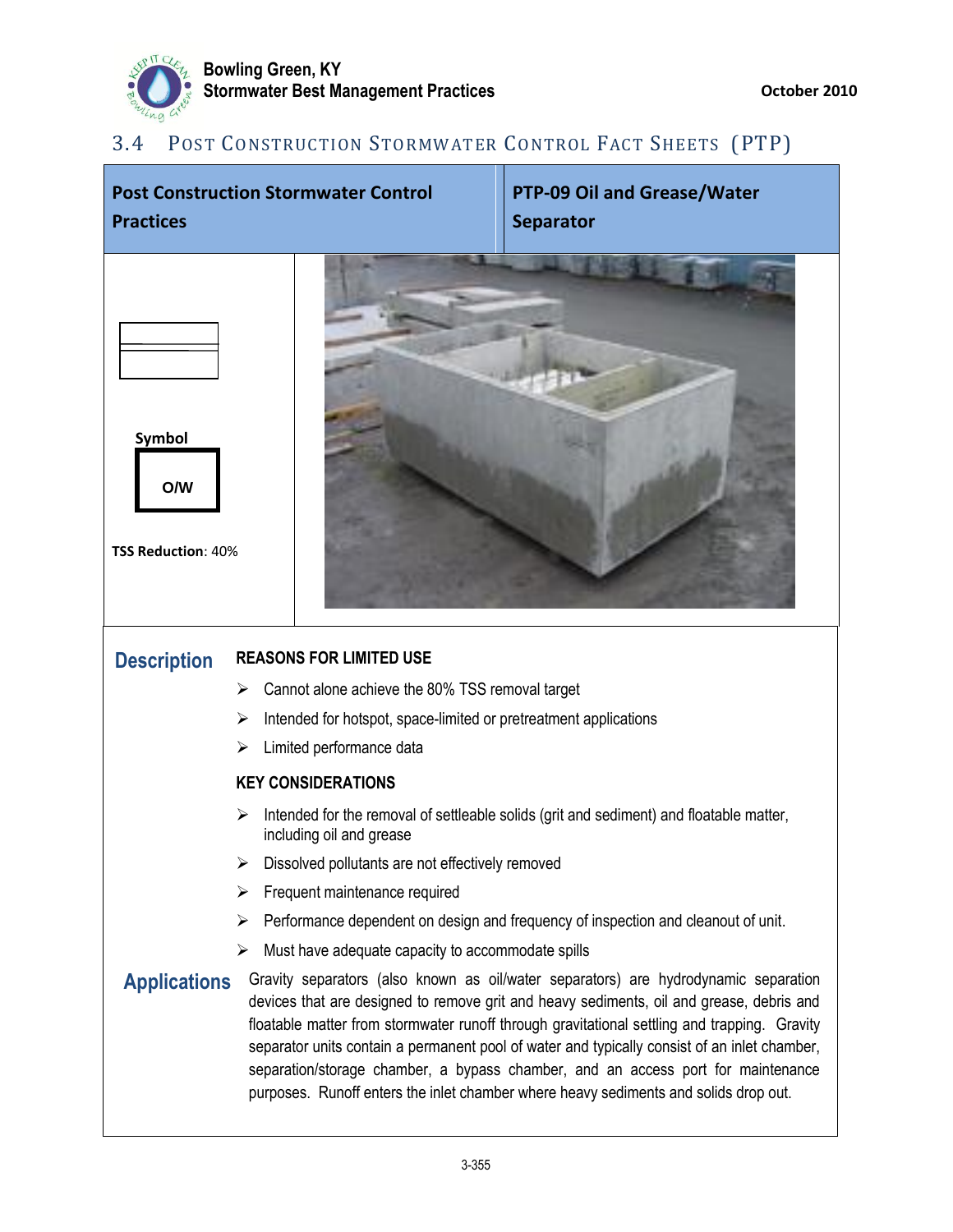

| <b>Applications</b> | The flow moves into the main gravity separation chamber, where further settling of<br>suspended solids takes place. Oil and grease are skimmed and stored in a waste oil<br>storage compartment for future removal. After moving into the outlet chamber, the clarified<br>runoff is then discharged. The performance of these systems is based primarily on the                                                                                                                                                                                                                                                                                                                                                                                 |
|---------------------|--------------------------------------------------------------------------------------------------------------------------------------------------------------------------------------------------------------------------------------------------------------------------------------------------------------------------------------------------------------------------------------------------------------------------------------------------------------------------------------------------------------------------------------------------------------------------------------------------------------------------------------------------------------------------------------------------------------------------------------------------|
|                     | relatively low solubility of petroleum products in water and the difference between the<br>Gravity separators are not designed to separate other products such as solvents,<br>detergents, or dissolved pollutants. The typical gravity separator unit may be enhanced with<br>a pretreatment swirl concentrator chamber, oil draw-off devices that continuously remove<br>the accumulated light liquids, and flow control valves regulating the flow rate into the unit.                                                                                                                                                                                                                                                                        |
|                     | Gravity separators are best used in commercial, industrial and transportation land uses and<br>are intended primarily as a pretreatment measure for high-density or ultra urban sites, or for<br>use in hydrocarbon hotspots, such as gas stations and areas with high vehicular traffic.<br>However, gravity separators cannot be used for the removal of dissolved or emulsified oils<br>and pollutants such as coolants, soluble lubricants, glycols and alcohols.<br>Since<br>resuspension of accumulated sediments is possible during heavy storm events, gravity<br>separator units should be installed off-line.  Gravity separators are available as<br>prefabricated proprietary systems from a number of different commercial vendors. |
| <b>Design</b>       | Section 2.7 outlines the criteria and approval process for proprietary or manufactured BMPs<br>within the City limits. Where the water quality unit is not rated for full treatment (80% TSS<br>reduction), additional permanent treatment practices are required. Water quality units are<br>not typically designed for stormwater quantity control as well, so a detention structure such<br>as a detention pond will be required.                                                                                                                                                                                                                                                                                                             |
|                     | For water quality units designed based upon a flow rate, the following equation must be<br>used to simulate treatment of the WQv:                                                                                                                                                                                                                                                                                                                                                                                                                                                                                                                                                                                                                |
|                     | $Qp = C \cdot I \cdot A$                                                                                                                                                                                                                                                                                                                                                                                                                                                                                                                                                                                                                                                                                                                         |
|                     |                                                                                                                                                                                                                                                                                                                                                                                                                                                                                                                                                                                                                                                                                                                                                  |

Where:  $Qp =$  the peak flow through the proprietary BMP in cfs C = runoff coefficient I = rainfall intensity, 2.45 in/hr  $A =$  the contributing drainage area for the BMP, in acres

The use of gravity (oil/water) separators should be limited to the following applications:

- Pretreatment for other structural stormwater controls
- High-density, ultra urban or other space-limited development sites
- Hotspot landuse areas where the control of grit, floatables, and/or oil and grease are required

Gravity separators are typically used for areas less than 5 acres. It is recommended that the contributing area to any individual gravity separator be limited to 1 acre or less of impervious cover.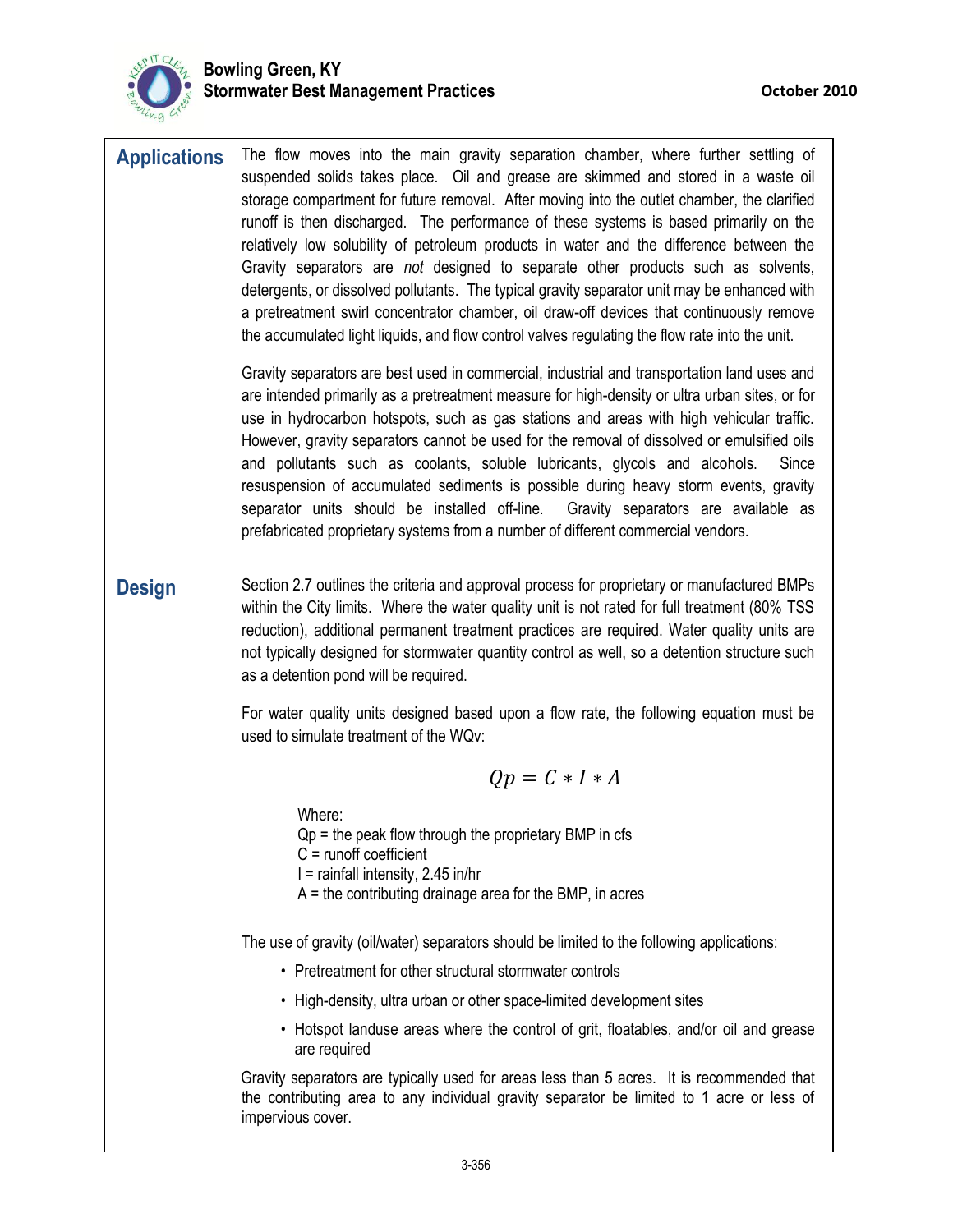

## **Design** Gravity separator systems can be installed in almost any soil or terrain. Since these devices are underground, appearance is not an issue and public safety risks are low.

Gravity separators are rate-based devices. This contrasts with most other stormwater structural controls, which are sized based on capturing and treating a specific water quality volume.

Gravity separator units are typically designed to bypass runoff flows in excess of the design flow rate. Some designs have built-in high flow bypass mechanisms. Other designs require a diversion structure or flow splitter ahead of the device in the drainage system. An adequate outfall must be provided.

The separation chamber should provide for three separate storage volumes:

- 1. A volume for separated oil storage at the top of the chamber
- 2. A volume for settleable solids accumulation at the bottom of the chamber
- 3. A volume required to give adequate flow-through detention time for separation of oil and sediment from the stormwater flow
- $\triangleright$  The total wet storage of the gravity separator unit should be at least 400 cubic feet per contributing impervious acre.
- $\triangleright$  Horizontal velocity through the separation chamber should be 1 to 3  $t_{\text{min}}$  or less. No velocities in the device should exceed the entrance velocity.
- $\triangleright$  The minimum depth of the permanent pools should be 4 feet.
- $\triangleright$  A trash rack should be included in the design to capture floating debris, preferably near the inlet chamber to prevent debris from becoming oil impregnated.
- $\triangleright$  Ideally, a gravity separator design will provide an oil draw-off mechanism to a separate chamber or storage area.
- $\triangleright$  Adequate maintenance access to each chamber must be provided for inspection and cleanout of a gravity separator unit.
- $\triangleright$  Gravity separator units should be watertight to prevent possible groundwater contamination.
- $\triangleright$  The design criteria and specifications of a proprietary gravity separator unit should be obtained from the manufacturer.